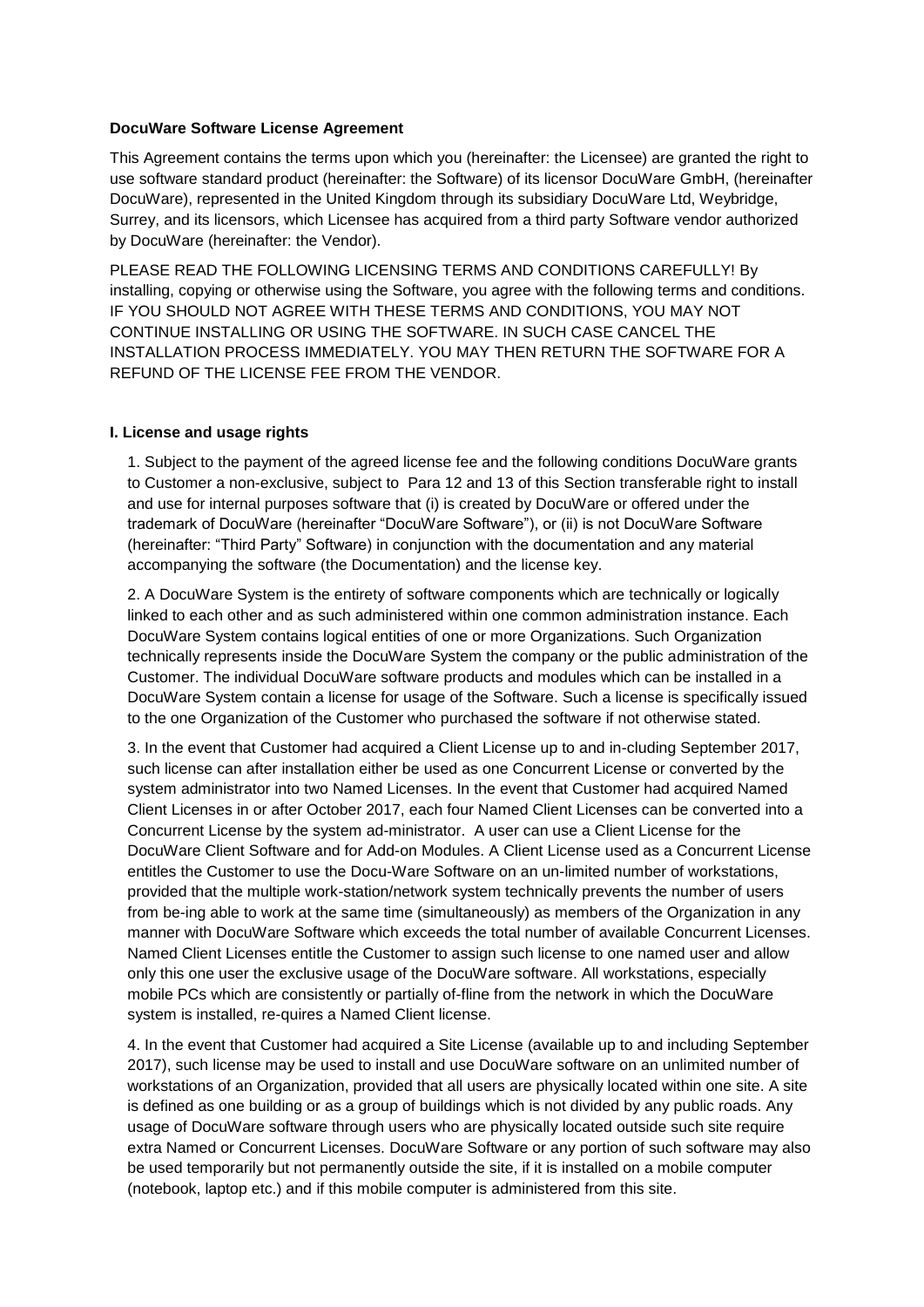5. A purchased Server License may be used to install and use the respective DocuWare Server Software on one server only. If such DocuWare Software requires or allows the installation and usage of portions of the DocuWare Software on different servers it may be installed and used on different servers on condition that no identical portion of such DocuWare Software is installed and used on more than one server. Such installed DocuWare Server Software although licensed by one specific Customer may also be used by all other Customer who's logical Organizations reside in the same DocuWare System.

6. In the In the event that Customer has acquired an Add-On Module License, the respective DocuWare Add-On Module may be installed and used through any user of the Customer's Organization, provided that this user in the same moment uses a valid DocuWare Client License.

7. In the event that Customer wants to acquire additional Licenses for a DocuWare System, Customer must be using the most current version of all DocuWare components in such system and a current maintenance and support subscription has to be in place.

8. In the event Customer acquires the DocuWare SDK Support, then Customer has a nonexclusive, non-transferable, non-sub licensable and royalty-free right to reproduce and distribute executable files created using the SDK. Customer is being granted a nonexclusive, non-transferable, non-sub licensable and royalty-free right to reproduce and distribute the runtime modules of the SDK provided that Customer: (a) distributes the runtime modules only in conjunction with and as a part of Customer's software product; (b) does not use DocuWare's name, logo, or trademarks to market his software product; (c) includes DocuWare's copyright notice for the SDK as part of the sign-on message for his software product; and (d) indemnifies, holds harmless, and defends its licensor from and against any claims or lawsuits, including attorney's fees, that arise or result from the use or distribution of his software product. The "runtime modules" are those files in the SDK that are identified in the accompanying written materials as required during execution of Customer's software program.

No Multiplexing – no License pooling: In any case the Customer has to ensure, that every user who gets direct or indirect access to DocuWare software components - including all server components or to DocuWare data through usage of non-DocuWare software is also using a valid DocuWare Client License, either as Named or Concurrent License.

9. In case and to the extent Customer has acquired from DocuWare licenses to any Third Party Software, DocuWare reserves the right to limit Customer´s license rights pursuant to the requirements of the licensing terms between DocuWare and the Third Party licensor. In the event a Microsoft SQL-Server license is acquired by Customer, the respective license is, in addition to the limitation set forth above, (i) for a Runtime License also runtime restricted and (ii) according to the license description within the price list may possibly only be used in conjunction with DocuWare Software. If it is limited for the use in conjunction with DocuWare, the aforementioned Third Party Software may not be used for any purpose of development and/or in conjunction with applications, da-tabases or schedules that are not contained in DocuWare Software. However, it is permitted through the use of appropriate tools, to access those databases and schedules that are generated by DocuWare Software.

10. Nothing in the General Business Terms entitles Customer to use any name or trademark of DocuWare for any purpose whatsoever, or to use any other name or mark confusingly similar thereto, without the express written consent of DocuWare, save as expressly set forth in these terms and conditions.

11. None of the Deliverables may be modified adapted, disassembled, decompiled, reconstructed or transformed, unless and to the extent permitted by mandatory law.

12. Customer may permanently transfer any software and Documentation acquired from DocuWare to third parties, whether against consideration or free of charge, provided that (i) Customer has completely transferred the software and the Documentation to such third party, and (ii) Customer has concluded with such third party a license agreement, which license terms and confidentiality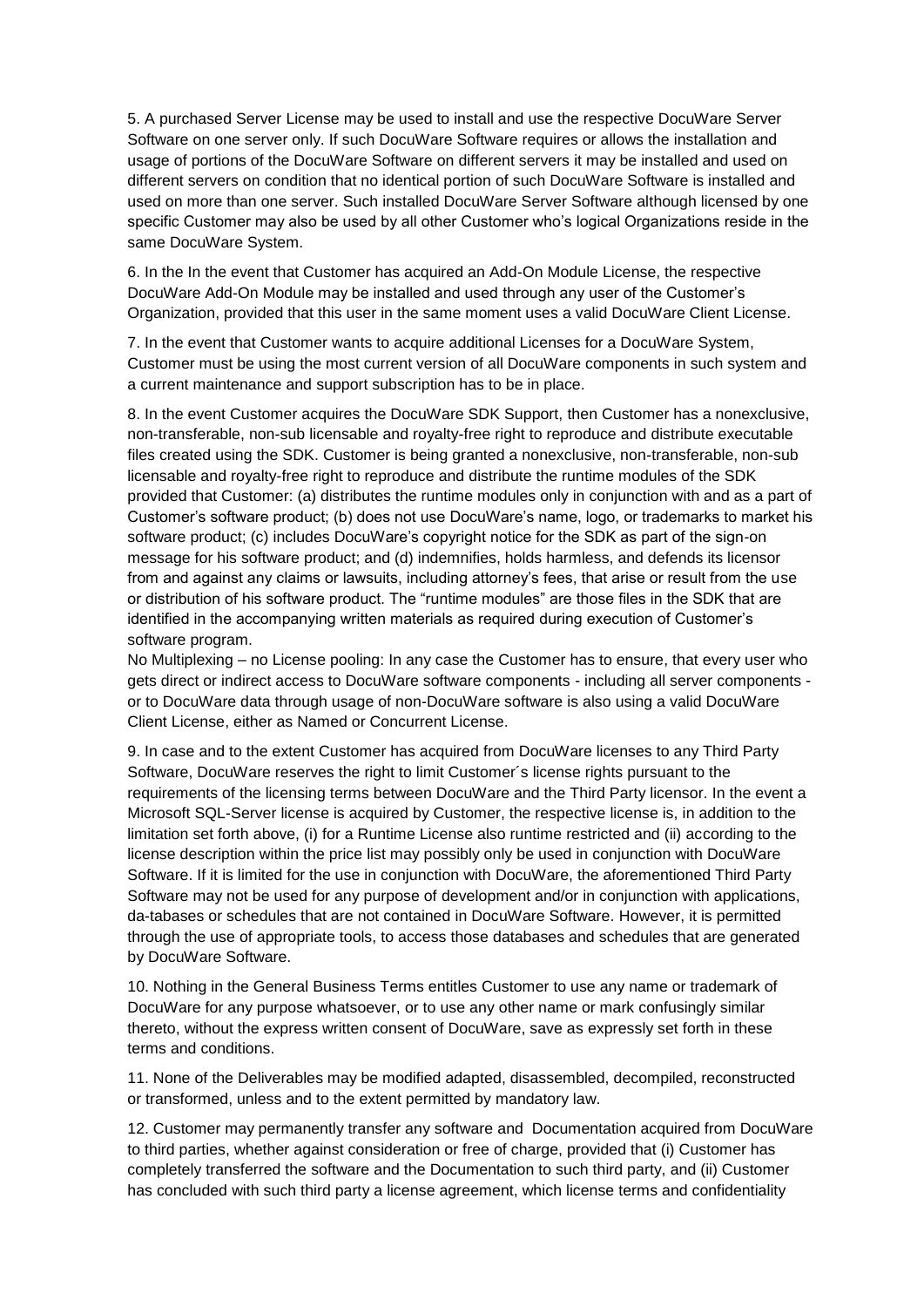obligations shall be for the third party at least as restrictive as the respective terms of these general terms and conditions, and (iii) such third party has agreed to procure from DocuWare a new license key after compensating DocuWare for all costs incurred by DocuWare for generating such license key. In case the above requirements are met, Customer shall (i) completely transfer the Software and the Documentation by delivering all original data carriers to such third party and (ii) completely deliver any copy made thereof to such third party or, at its option, destroy any not transferred copies thereof. With the completion of transfer of the software Customer's right to use the software and the Documentation shall lapse immediately.

13. Customer shall be entitled to transfer the software and the Documentation to third parties on a non permanent basis, provided that (i) such transfer shall not be made for profit purposes (e.g. leasing, Software-as-a-Service), and (ii) Customer has concluded with such third party a license agreement, which license terms and confidentiality obligations shall be at least as restrictive for such third party as the respective terms of these general terms and conditions, and (iii) such third party has agreed to procure a new license key from DocuWare for all costs incurred by DocuWare for generating such license key. When the third party is using the software, Customer shall have no right to use the Software and the Documentation. Any non permanent transfer of the software to third parties for a profit purpose (e.g. leasing, Software-as-a-Service) shall not be permitted, unless DocuWare has granted Customer its prior written consent.

14. If Customer intends to export the software in a country outside the EU, Customer shall obtain all information regarding the export regulations (Bundesausfuhramt, 65760 Eschborn/Taunus) and obtain all permits, ordinances, order or regulations covering such export.

15. Customer's right to use the software and the Documentation shall lapse with immediate effect through any use that is not in strict compliance with this Section I.

## **II. Limited Warranty and Disclaimer**

1. Vendor warrants for a period of twelve (12) months from delivery of Software to Licensee that such Software, as delivered, will be free from defects in the media and will substantially conform to the specifications in the Documentation. In the event of non conformance of Software, Licensee shall promptly notify Vendor and provide Vendor with all available information in written or electronic form so that Vendor can reproduce the defect. Vendor's sole obligation is to undertake reasonable commercial efforts to correct the defects reported to Vendor in writing or in electronic form during the warranty period. VENDOR'S SOLE LIABILITY AND LICENSEE'S EXCLUSIVE REMEDY WITH RESPECT TO BREACH OF THE FOREGOING LIMITED WARRANTY WILL BE LIMITED TO ERROR CORRECTION OR PRODUCT REPLACEMENT, OR IF NEITHER IS IN VENDOR'S OPINION COMMERCIALLY FEASIBLE, REFUND OF THE LICENSE FEE RECEIVED BY THE VENDOR FROM LICENSEE FOR THE SOFTWARE THAT DOES NOT CONFORM WITH THE FOREGOING WARRANTY LESS A REASONABLE REDUCTION FOR THE TIME OF ACTUAL USE OF SOFTWARE BY LICENSEE.

2. EXCEPT FOR THE ABOVE EXPRESS LIMITED WARRANTY, THE DELIVERABLES ARE LICENSED "AS IS," AND VENDOR SPECIFICALLY DISCLAIMS, TO THE GREATEST EXTENT PERMITTED BY APPLICABLE LAW, ALL OTHER WARRANTIES EXPRESS, IMPLIED, STATUTORY OR OTHERWISE REGARDING THE DELIVERABLES. VENDOR SPECIFICALLY DISCLAIMS ANY IMPLIED WARRANTIES OF MERCHANTABILITY, OF NON-INFRINGEMENT AND FITNESS FOR A PARTICULAR PURPOSE, OR ARISING FROM A COURSE OF DEALING OR USAGE OF TRADE.

#### **III. Indemnification**

1. If within twelve (12) months from the date of delivery to Licensee a third party raises justified claims against Licensee that Software upon its delivery to Licensee, infringe intellectual property rights as recognized at the agreed place of delivery, Vendor shall at its cost acquire for Licensee a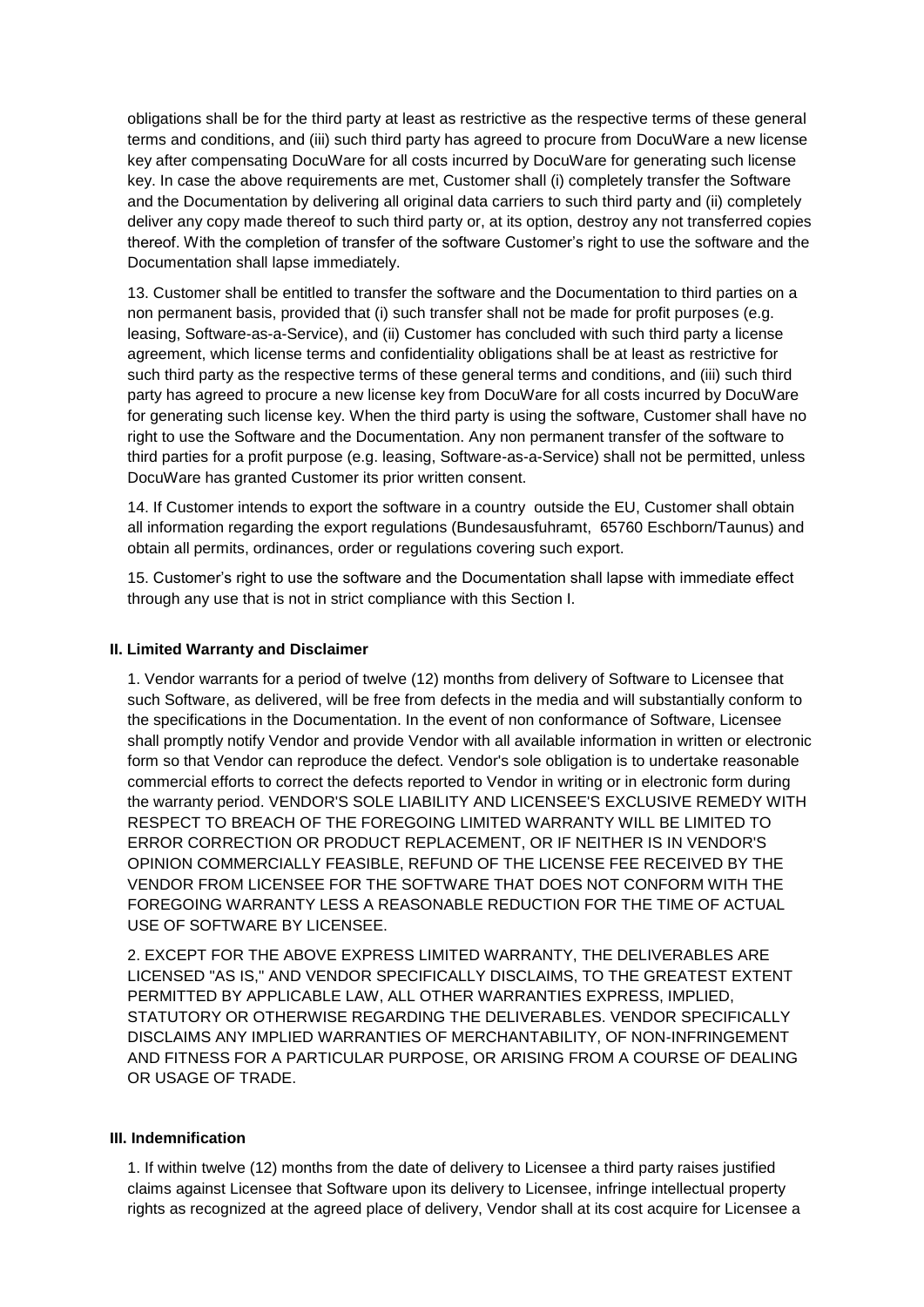right to use the Software, in accordance with the terms of this Agreement. In case this is not possible at economically reasonable conditions, Vendor shall (i) indemnify and hold harmless Licensee against any reasonable legal costs and third party claims caused by such intellectual property right infringement up to the amount of an appropriate license fee, which the owner of the intellectual property right could claim directly from Vendor for the use of the infringing Software, or (ii) in compliance with the agreed specification modify the infringing Software to become non infringing, or (iii), if item (ii) is not possible at economically reasonable conditions, direct Licensee to stop using the Deliverables and refund to Licensee the licensee fee less a reasonable reduction for the time of actual use of Software by Licensee.

2. Any obligation of Vendor pursuant to para. 1 shall be excluded, if and to the extent the costs and damages incurred by Licensee as a result of the infringement of intellectual property rights do not result from Vendor´s gross negligence or wilful acts or omissions.

3. Licensee's remedies set forth in this Section V. regarding the infringement of third party intellectual property rights by the Deliverables shall be exclusive.

## **IV. Limited Liability**

1. EXCEPT FOR INTENTIONAL MISCONDUCT AND/OR GROSS NEGLIGENCE, VENDOR'S TOTAL LIABILITY FOR DIRECT DAMAGES UNDER THIS AGREEMENT SHALL NOT EXCEED THE LICENSE FEE RECEIVED FROM LICENSEE FOR THE SOFTWARE INVOLVED.

2. IF LICENSEE EMPLOYS THE SOFTWARE IN, OR IN THE DEVELOPMENT OF, LIFE CRITICAL APPLICATIONS OR IN ANY OTHER APPLICATION WHERE FAILURE OF THE SOFTWARE OR ANY RESULTS FROM THE USE THEREOF CAN REASONABLY BE EXPECTED TO RESULT IN PERSONAL INJURY, LICENSEE SHALL INDEMNIFY AND HOLD HARMLESS DOCUWARE OR VENDOR FROM AND AGAINST ANY AND ALL CLAIMS, LOSSES, COSTS, LIABILITIES AND EXPENSES (INCLUDING REASONABLE ATTORNEY'S FEES) ARISING OUT OF OR IN CONNECTION WITH LICENSEE EMPLOYING THE SOFTWARE IN, OR IN THE DEVELOPMENT OF, LIFE CRITICAL APPLICATIONS OR IN ANY OTHER APPLICATION WHERE FAILURE OF THE SOFTWARE OR ANY RESULTS FROM THE USE THEREOF CAN REASONABLY BE EXPECTED TO RESULT IN PERSONAL INJURY, AND AT LICENSEE'S OWN EXPENSE, TO DEFEND OR, AT ITS OPTION, TO SETTLE, ANY CLAIM OR ACTION BROUGHT AGAINST DOCUWARE OR VENDOR DESCRIBED HEREIN. NOTWITHSTANDING THE FOREGOING, DOCUWARE OR VENDOR MAY BE REPRESENTED IN ANY SUCH ACTION, SUIT, OR PROCEEDING AT ITS OWN EXPENSE BY ITS OWN COUNSEL.

3. UNDER NO CIRCUMSTANCES - EXCEPT FOR INTENTIONAL MISCONDUCT AND/OR GROSS NEGLIGENCE - SHALL VENDOR BE LIABLE FOR ANY SPECIAL, INCIDENTAL OR CONSEQUENTIAL DAMAGES ARISING IN ANY WAY OUT OF THIS AGREEMENT OR THE USE OF THE DELIVERABLES, HOWEVER CAUSED, (WHETHER ARISING UNDER A THEORY OF CONTRACT, TORT OR OTHERWISE), INCLUDING, WITHOUT LIMITATION, DAMAGES FOR LOST PROFITS, LOSS OF DATA, OR COSTS OF PROCUREMENT OF SUBSTITUTE GOODS OR SERVICES. THE LIMITATIONS ON VENDOR'S LIABILITY SET FORTH IN THIS SECTION SHALL APPLY NOTWITHSTANDING THE FAILURE OF ESSENTIAL PURPOSE OF ANY OF THE LIMITED REMEDIES AGAINST VENDOR.

#### **V. Proprietary Information**

1. Licensee shall hold Software, the Documentation, and the License Key and any and all features and know how, including information relating thereto, ("Confidential Information") confidential and shall not disclose such Confidential Information in whole or in part to any third party other than to Licensee employees whose job performance requires access to such Confidential Information in pursuance of this Agreement. Licensee shall take all reasonable steps to protect all Confidential